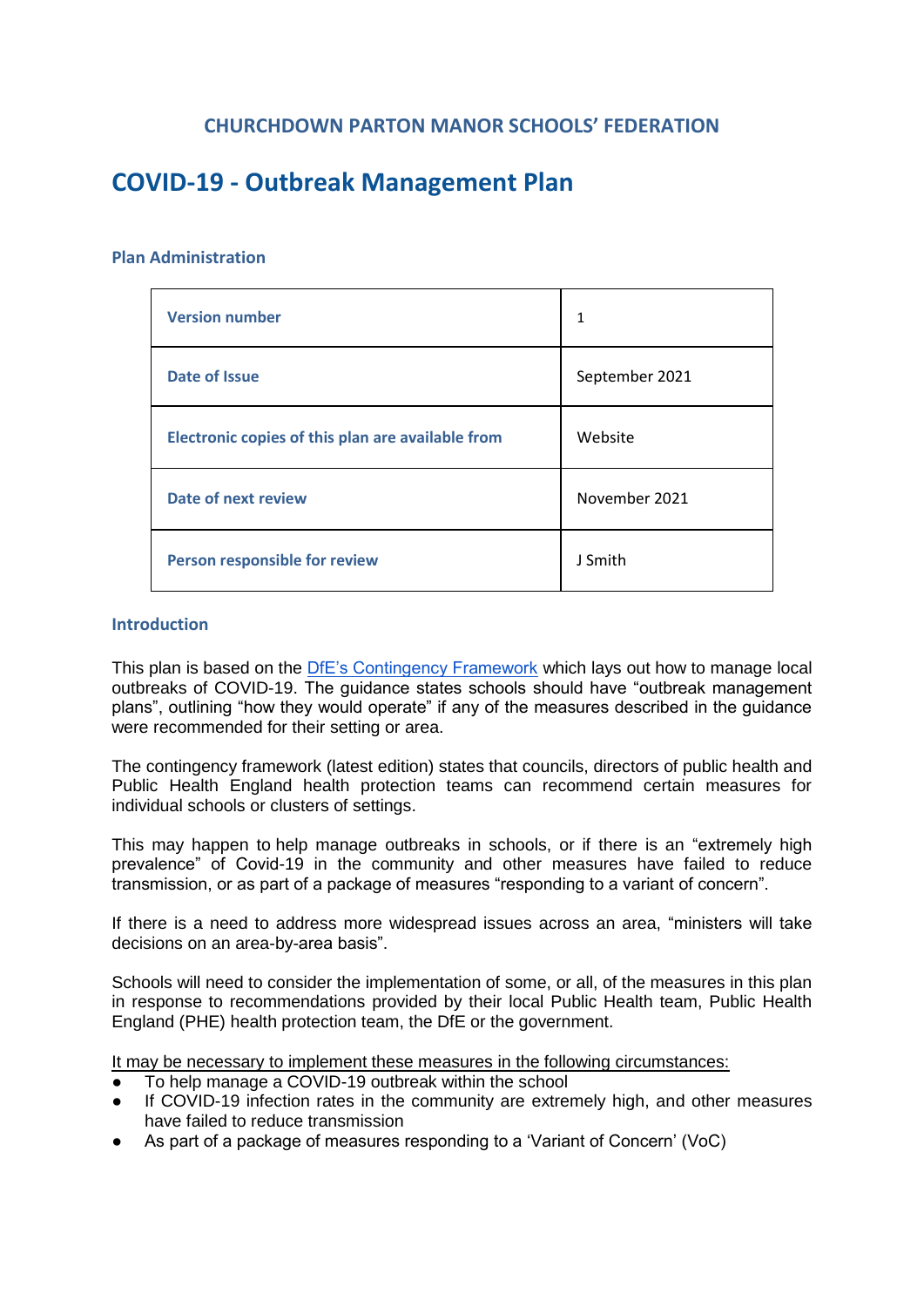# **Testing**

If recommended, primary schools will increase the use of home testing by staff.

## **Face Coverings**

If recommended, staff and visitors who are not exempt from wearing a face covering:

● Will be asked to keep on or put on a face covering when arriving at school and moving around indoors in places where social distancing is difficult to maintain, such as in communal areas

#### and/or

● Will be asked to wear a face covering in classrooms or during activities, unless social distancing can be maintained or a face covering would impact on the ability to take part in exercise or strenuous activity

#### **Shielding**

Schools will adhere to national guidance on the reintroduction of shielding, which would apply to those on the [shielded patient list \(SPL\).](https://digital.nhs.uk/coronavirus/shielded-patient-list)

Schools will carry out a risk assessment and speak to individuals required to shield about additional protective measures in school or arrangements for home working or learning.

#### **Other measures**

If recommended, schools will limit:

- Residential educational visits
- Open days
- Transition or taster days
- Parents coming into school
- Live performances

### **Attendance restrictions**

Attendance restrictions will only be recommended as a last resort.

As with other periods of restricted attendance, schools should provide "high quality remote education" for all pupils or those not attending. If attendance restrictions are required across an area, the government will publish "detailed operational guidance" for schools.

Restrictions on attendance may be advised by local teams for individual settings or clusters (no more than 3 or 4) of "closely linked settings".

If recommended, schools will implement the measures in this section. If restrictions in special schools are needed, the DfE's attendance expectations "will remain in line with the equivalent age groups in mainstream schools".

Alternative provision "should continue to allow all children or pupils to attend full time".

### *Eligibility to remain in school*

In the first instance, schools will stay open for:

- Vulnerable pupils
- Children of critical workers
- Reception, Year 1, Year 2 and Year 6 Pupils

-

If further restrictions are recommended, schools will stay open for:

- Vulnerable pupils
- Children of critical workers

### *Education and support for pupils at home*

All other pupils will be required to stay at home and will receive high quality remote education.